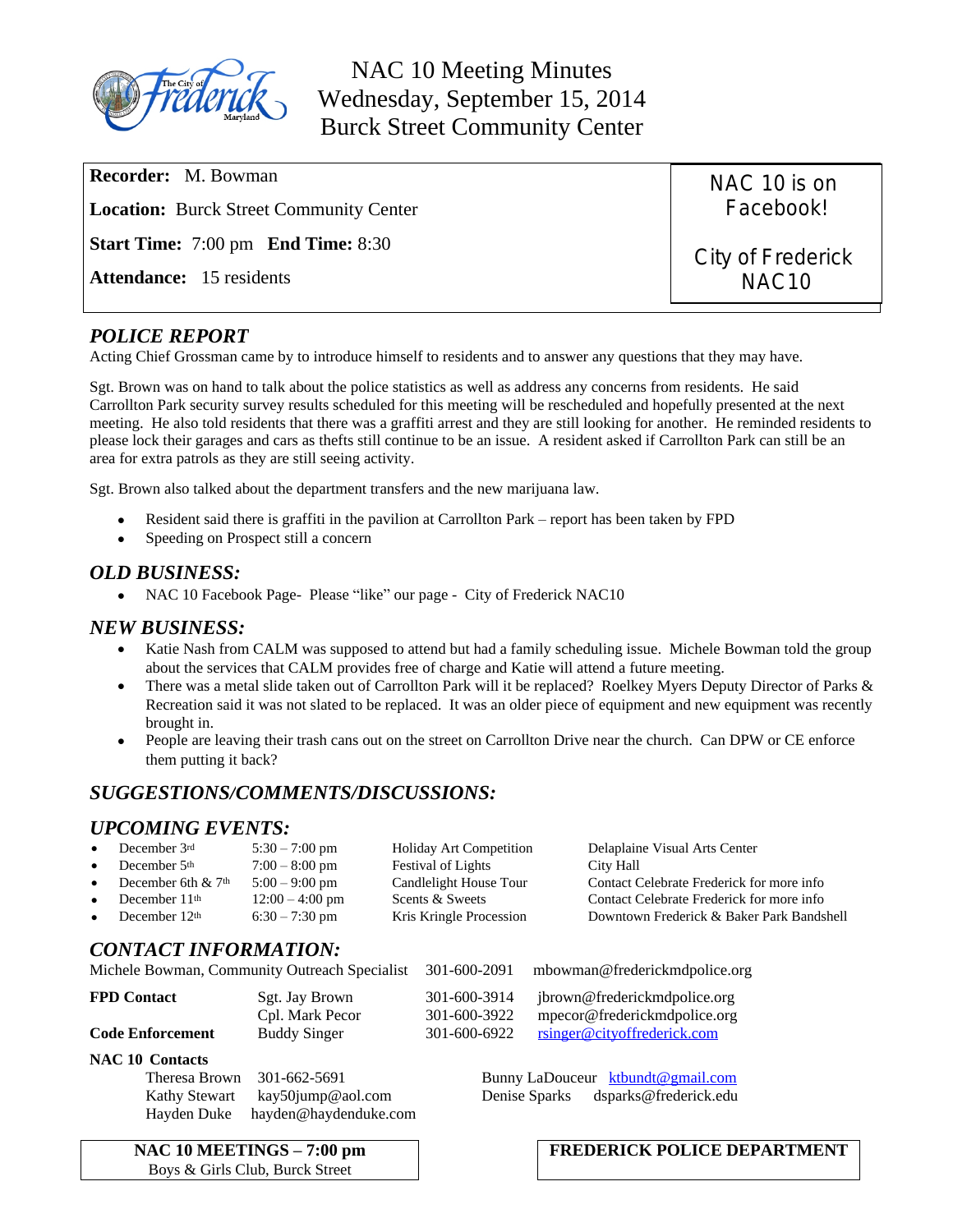|                  | 2015 |  |
|------------------|------|--|
| January 19th     |      |  |
| March 16th       |      |  |
| April 20th       |      |  |
| May 18th         |      |  |
| June 15th        |      |  |
| August 17th      |      |  |
| September $21st$ |      |  |
| November 16th    |      |  |

**Emergency:** 911 **Non-Emergency:** 301-600-2100 **Anonymous Crime Tips** 301-600 TIPS (8477) – phone 240-674-TIPS (8477) - text [fpdcrimetip@frederickmdpolice.org](mailto:fpdcrimetip@frederickmdpolice.org) **Drug Tip Line** 301-600-2246 fpddrugtip@frederickmdpolice.org

# FPD Statistics – NAC 10

| <b>CALL TYPE</b>                     |                   | Jan                              | Feb                          | Mar                                  | Apr                                  | <b>May</b>                           | June                                     | July                         | Aug                              | <b>Sept</b>                      | Oct                                | <b>Nov</b>                          | <b>Dec</b>                     |
|--------------------------------------|-------------------|----------------------------------|------------------------------|--------------------------------------|--------------------------------------|--------------------------------------|------------------------------------------|------------------------------|----------------------------------|----------------------------------|------------------------------------|-------------------------------------|--------------------------------|
| <b>Calls For Service</b>             | 2011              | 369                              | 305                          | 418                                  | 415                                  | 367                                  | 429                                      | 556                          | 496                              | 681                              | 598                                | 443                                 | 445                            |
|                                      | 2012              | 383                              | 389                          | 580                                  | 435                                  | 596                                  | 514                                      | 565                          | 577                              | 556                              | 523                                | 483                                 | 467                            |
|                                      | 2013              | 523                              | 377                          | 469                                  | 608                                  | 450                                  | 453                                      | 467                          | 450                              | 394                              | 496                                | 439                                 | 485                            |
|                                      | 2014              | 532                              | 407                          | 488                                  | 457                                  | 683                                  | 615                                      | 681                          | 612                              | 598                              | 510                                |                                     |                                |
| Patrol Checks (proactive)            | 2011<br>2012      | 40<br>56                         | 73<br>57                     | 65<br>127                            | 79<br>84                             | 65<br>141                            | 69<br>119                                | 62<br>129                    | 78<br>150                        | 209<br>84                        | 114<br>85                          | 70<br>86                            | 85<br>78                       |
|                                      | 2013              | 76                               | 70                           | 82                                   | 127                                  | 80                                   | 81                                       | 43                           | 53                               | 53                               | 61                                 | 62                                  | 44                             |
|                                      | 2014              | 72                               | 73                           | 60                                   | 72                                   | 155                                  | 148                                      | 137                          | 103                              | 106                              | 97                                 |                                     |                                |
| Traffic Stops (proactive)            | $\overline{2011}$ | 113                              | 75                           | 85                                   | 77                                   | 66                                   | 60                                       | 88                           | 89                               | 111                              | 122                                | 98                                  | 103                            |
|                                      | 2012              | 67                               | 77                           | 126                                  | 66                                   | 77                                   | 74                                       | 66                           | 69                               | 65                               | 78                                 | 97                                  | 90                             |
|                                      | 2013<br>2014      | 109<br>105                       | 84<br>68                     | 83<br>112                            | 88<br>87                             | 60<br>108                            | 49<br>60                                 | 49<br>94                     | 53<br>84                         | 30<br>77                         | 59<br>58                           | 59                                  | 112                            |
| <b>Calls Minus Above (proactive)</b> | 2011              | 216                              | 157                          | 268                                  | 259                                  | 236                                  | 300                                      | 406                          | 329                              | 361                              | 362                                | 275                                 | 257                            |
|                                      | 2012              | 260                              | 255                          | 327                                  | 285                                  | 519                                  | 321                                      | 370                          | 358                              | 407                              | 360                                | 300                                 | 299                            |
|                                      | 2013              | 338                              | 223                          | 304                                  | 393                                  | 310                                  | 323                                      | 375                          | 344                              | 311                              | 376                                | 318                                 | 329                            |
|                                      | 2014              | 355                              | 266                          | 316                                  | 298                                  | 420                                  | 407                                      | 450                          | 425                              | 415                              | 355                                |                                     |                                |
| <b>Average Calls Per Day</b>         | 2011<br>2012      | $\overline{7}$<br>8              | 5<br>8                       | $\overline{9}$<br>11                 | $\overline{9}$<br>9                  | $\overline{\mathbf{8}}$<br>17        | 10<br>11                                 | 13<br>12                     | 11<br>11                         | 12<br>13                         | 12<br>11                           | $\overline{9}$<br>$\boldsymbol{9}$  | $\overline{9}$<br>10           |
|                                      | 2013              | 11                               | $\overline{7}$               | 10                                   | 13                                   | 10                                   | 10                                       | 12                           | 11                               | 10                               | 12                                 | 10                                  | 10                             |
|                                      | 2014              | 11                               | 8                            | 10                                   | 10                                   | 13                                   | 13                                       | 15                           | 14                               | 13                               | 11                                 |                                     |                                |
| 911                                  | 2011              | $\overline{26}$                  | 19                           | 38                                   | $\overline{35}$                      | $\overline{37}$                      | $\overline{24}$                          | 48                           | 48                               | $\overline{53}$                  | $\overline{42}$                    | 36                                  | 40                             |
|                                      | 2012              | 32                               | 35                           | 30                                   | 47                                   | 59                                   | 44                                       | 51                           | 37                               | 44                               | 32                                 | 22                                  | 36                             |
|                                      | 2013<br>2014      | 28<br>29                         | 26<br>27                     | 46<br>53                             | 60<br>34                             | 27<br>36                             | 50<br>44                                 | 53<br>45                     | 44<br>61                         | 37<br>61                         | 42<br>64                           | 34                                  | 37                             |
| Accident, Personal Injury            | 2011              | $\overline{0}$                   | $\mathbf{1}$                 | $\overline{2}$                       | $\overline{0}$                       | $\overline{2}$                       | $\overline{2}$                           | $\overline{0}$               | 1                                | $\mathbf{1}$                     | $\overline{2}$                     | 3                                   | $\mathbf{1}$                   |
|                                      | 2012              | $\mathbf{0}$                     | $\mathbf{0}$                 | $\overline{c}$                       | $\overline{4}$                       | $\mathbf{0}$                         | 3                                        | 1                            | 1                                | $\mathbf{1}$                     | $\mathbf{1}$                       | $\overline{c}$                      | $\boldsymbol{0}$               |
|                                      | 2013              | $\overline{4}$                   | 1                            | $\mathbf{1}$                         | $\mathbf{1}$                         | $\sqrt{2}$                           | $\mathbf{1}$                             | $\overline{2}$               | 5                                | $\overline{0}$                   | $\overline{4}$                     | 3                                   | $\mathbf{1}$                   |
|                                      | 2014              | $\boldsymbol{0}$                 | $\mathbf{1}$                 | 1                                    | $\boldsymbol{0}$                     | 1                                    | $\mathbf{0}$                             | $\mathbf{1}$                 | $\mathbf{0}$                     | $\boldsymbol{0}$                 | $\boldsymbol{0}$                   |                                     |                                |
| Accident, Property Damage            | 2011              | 4                                | $\overline{2}$               | $\overline{4}$                       | 7                                    | $\overline{4}$                       | $\mathbf{1}$                             | 5<br>9                       | $\overline{2}$                   | 5                                | 6                                  | $\overline{7}$                      | $\mathfrak{Z}$                 |
|                                      | 2012<br>2013      | $\overline{7}$<br>6              | 6<br>$\mathfrak{Z}$          | 5<br>6                               | 3<br>$\overline{4}$                  | $\boldsymbol{0}$<br>8                | 4<br>4                                   | 6                            | $\mathfrak{Z}$<br>$\sqrt{2}$     | 3<br>5                           | $\overline{4}$<br>5                | $\overline{4}$<br>1                 | $\mathbf{2}$<br>$\overline{4}$ |
|                                      | 2014              | 6                                | 5                            | $\overline{c}$                       | 5                                    | 8                                    | 5                                        | 7                            | $\overline{4}$                   | 9                                | 7                                  |                                     |                                |
| Accident, Vehicle                    | 2011              | 9                                | 6                            | $\overline{7}$                       | 9                                    | $\overline{8}$                       | $\overline{4}$                           | 8                            | $\overline{5}$                   | 12                               | 12                                 | 11                                  | $\overline{4}$                 |
|                                      | 2012              | 10                               | 10                           | 12                                   | 15                                   | 16                                   | 16                                       | 22                           | 12                               | 13                               | 11                                 | 12                                  | 8                              |
|                                      | 2013<br>2014      | 20<br>16                         | 5<br>10                      | 14<br>5                              | 13<br>10                             | 19<br>22                             | 12<br>10                                 | 16<br>17                     | 19<br>12                         | 16<br>16                         | 19<br>19                           | 13                                  | 12                             |
| Assault                              | 2011              | 3                                | $\mathbf{1}$                 | 3                                    |                                      | 3                                    | $\mathbf{1}$                             | $\overline{0}$               | $\mathbf{1}$                     | $\boldsymbol{0}$                 | $\mathbf{0}$                       | $\mathbf{0}$                        | $\sqrt{3}$                     |
|                                      | 2012              | 1                                | $\mathbf{2}$                 | 6                                    | 9                                    | 5                                    | 1                                        | 1                            | 1                                | $\boldsymbol{0}$                 | 3                                  | $\overline{2}$                      | $\overline{c}$                 |
|                                      | 2013              | 3                                | 3                            | $\overline{4}$                       | $\overline{4}$                       | $\mathbf{1}$                         | $\overline{4}$                           | $\overline{4}$               | 6                                | 3                                | $\mathbf{1}$                       | $\mathbf{0}$                        | $\overline{c}$                 |
|                                      | 2014              | $\mathbf{0}$                     | $\mathbf{1}$                 | 3                                    | $\overline{0}$                       | 5                                    | $\overline{c}$                           | 7                            | $\overline{4}$                   | $\theta$                         | 3                                  |                                     |                                |
| Burglary/B&E In Progress             | 2011              | ----<br>$\mathbf{0}$             | ----<br>$\boldsymbol{0}$     | $\overline{a}$                       | ----                                 | $\overline{a}$<br>$\mathbf{0}$       | $\overline{\phantom{a}}$<br>$\mathbf{0}$ | ----                         | $\overline{a}$                   | $\overline{a}$                   | ----                               | ----                                | $\cdots$<br>$\mathbf{0}$       |
| 01/12 new category                   | 2012<br>2013      | 1                                | $\mathbf{0}$                 | 1<br>$\mathbf{0}$                    | $\boldsymbol{0}$<br>$\overline{c}$   | $\boldsymbol{0}$                     | $\mathbf{0}$                             | $\boldsymbol{0}$<br>1        | 1<br>$\overline{0}$              | $\mathbf{1}$<br>$\mathbf{0}$     | $\boldsymbol{0}$<br>$\mathbf{0}$   | 1<br>$\boldsymbol{0}$               | $\mathbf{0}$                   |
|                                      | 2014              | $\mathbf{0}$                     | $\mathbf{0}$                 | $\boldsymbol{0}$                     | $\boldsymbol{0}$                     | $\mathbf{1}$                         | $\boldsymbol{0}$                         | 1                            | $\mathbf{0}$                     | $\boldsymbol{0}$                 | $\boldsymbol{0}$                   |                                     |                                |
| <b>Burglary</b> , Commercial         | 2011              | $\mathbf{0}$                     | $\overline{0}$               | $\mathbf{1}$                         | $\overline{0}$                       | $\mathbf{0}$                         | $\mathbf{0}$                             | $\Omega$                     | $\mathbf{0}$                     | $\overline{0}$                   | $\mathbf{0}$                       | $\boldsymbol{0}$                    | $\boldsymbol{0}$               |
|                                      | 2012              | $\mathbf{0}$                     | $\boldsymbol{0}$             | $\boldsymbol{0}$                     | $\overline{c}$                       | $\mathbf{0}$                         | $\mathbf{0}$                             | 0                            | -1                               | $\boldsymbol{0}$                 | $\boldsymbol{0}$                   | 1                                   | $\boldsymbol{0}$               |
|                                      | 2013<br>2014      | $\mathbf{0}$<br>$\mathbf{0}$     | $\mathbf{0}$<br>$\mathbf{0}$ | $\mathbf{1}$<br>$\overline{0}$       | $\overline{0}$<br>$\mathbf{0}$       | $\mathbf{0}$<br>$\boldsymbol{0}$     | $\mathbf{0}$<br>$\overline{0}$           | 1                            | $\mathbf{0}$<br>$\overline{0}$   | $\mathbf{0}$<br>$\mathbf{0}$     | $\mathbf{0}$<br>$\mathbf{0}$       | $\mathbf{0}$                        | $\overline{0}$                 |
| Burglary, Residential                | 2011              | $\mathbf{0}$                     | $\overline{0}$               | $\overline{0}$                       | $\overline{2}$                       | $\overline{1}$                       | $\mathbf{1}$                             | $\overline{0}$               | $\mathbf{1}$                     | $\overline{2}$                   | $\overline{2}$                     | $\mathbf{1}$                        | $\overline{0}$                 |
|                                      | 2012              | $\mathbf{0}$                     | $\mathbf{1}$                 | $\boldsymbol{0}$                     | $\mathbf{0}$                         | 2                                    | $\boldsymbol{0}$                         | $\overline{0}$               | 1                                | $\boldsymbol{0}$                 | $\mathbf{1}$                       | $\overline{c}$                      | $\sqrt{2}$                     |
|                                      | 2013              | 1                                | 1                            | 1                                    | -1                                   | 2                                    | $\overline{c}$                           | 1                            | $\mathbf{2}$                     | $\overline{2}$                   | 1                                  | $\mathbf{0}$                        | $\mathbf{1}$                   |
|                                      | 2014              | $\overline{c}$                   | $\mathbf{0}$                 | $\overline{c}$                       | $\overline{0}$                       | 3                                    | 1                                        | 2                            | $\mathbf{0}$                     | $\mathbf{0}$                     | $\overline{0}$                     |                                     |                                |
| Destruction of Property              | 2011<br>2012      | $\boldsymbol{0}$<br>5            | 3<br>$\mathfrak{2}$          | $\boldsymbol{2}$<br>$\mathbf{1}$     | 3<br>4                               | 3<br>$\boldsymbol{0}$                | 7<br>$\overline{c}$                      | 8<br>8                       | $\overline{4}$<br>$\overline{4}$ | 12<br>$\sqrt{2}$                 | 5<br>$\overline{c}$                | $\boldsymbol{2}$<br>$7\phantom{.0}$ | 1<br>$\mathbf{1}$              |
|                                      | 2013              | 3                                | $\overline{4}$               | 4                                    | 8                                    | $\mathbf{0}$                         | 4                                        | $\boldsymbol{0}$             | $\overline{4}$                   | $\sqrt{2}$                       | 4                                  | $\mathbf{0}$                        | $\mathbf{1}$                   |
|                                      | 2014              | 3                                | 1                            | 3                                    | 2                                    | $\boldsymbol{0}$                     | 1                                        | 2                            | 3                                | $\sqrt{2}$                       | 1                                  |                                     |                                |
| <b>Discharging Firearm</b>           | 2011              | $\overline{2}$                   | $\overline{0}$               | $\overline{0}$                       |                                      | $\overline{1}$                       | $\overline{0}$                           | $\overline{0}$               | $\overline{0}$                   | $\overline{0}$                   | 1                                  | $\overline{0}$                      | $\mathbf{1}$                   |
|                                      | 2012              | $\mathbf{1}$                     | 1                            | $\boldsymbol{0}$                     | $\overline{0}$                       | 1                                    | $\boldsymbol{0}$                         | $\boldsymbol{0}$             | $\mathbf{0}$                     | 1                                | $\mathbf{0}$                       | $\mathbf{0}$                        | $\,1$                          |
|                                      | 2013<br>2014      | $\boldsymbol{2}$<br>$\mathbf{1}$ | 1<br>$\boldsymbol{0}$        | $\boldsymbol{0}$<br>$\boldsymbol{0}$ | $\boldsymbol{0}$<br>$\boldsymbol{0}$ | $\boldsymbol{0}$<br>$\boldsymbol{0}$ | 1<br>$\boldsymbol{0}$                    | $\boldsymbol{0}$<br>2        | -1<br>$\boldsymbol{0}$           | 1<br>$\mathbf{1}$                | $\boldsymbol{0}$<br>$\overline{c}$ | $\mathbf{0}$                        | $\boldsymbol{0}$               |
| Disorderly Conduct / Disturbance /   | 2011              | $\overline{2}$                   | $\mathbf{1}$                 | $\overline{5}$                       | $\overline{3}$                       | $\overline{4}$                       | $\sqrt{2}$                               | $\overline{4}$               | $\mathbf{1}$                     | $\overline{2}$                   | $\overline{2}$                     | $\mathbf{1}$                        | $\mathbf{1}$                   |
| Fights/Harassment / Noise            | 2012              | $\overline{0}$                   | $\mathbf{1}$                 | 3                                    | 1                                    | 3                                    | $\overline{c}$                           | 2                            | 1                                | $\mathbf{1}$                     | 1                                  | $\overline{c}$                      | $\overline{c}$                 |
|                                      | 2013              | 3                                | $\sqrt{2}$                   | $\boldsymbol{0}$                     | 1                                    | $\overline{c}$                       | 5                                        | $\mathbf{0}$                 | $\mathbf{0}$                     | $\boldsymbol{0}$                 | 1                                  | 1                                   | $\mathbf{1}$                   |
|                                      | 2014              | $\boldsymbol{0}$                 | $\boldsymbol{0}$             | 2                                    | $\overline{c}$                       | $\mathbf{1}$                         | $\overline{c}$                           | 3                            | 2                                | 3                                | 1                                  |                                     |                                |
| Domestic Assault/Dispute             | 2011<br>2012      | $\mathbf{1}$<br>$\overline{c}$   | $\overline{0}$               | $\overline{0}$<br>$\sqrt{2}$         | $\mathbf{1}$<br>$\boldsymbol{0}$     | $\overline{0}$<br>$\overline{4}$     | $\boldsymbol{0}$<br>$\mathbf{1}$         | $\mathbf{1}$<br>$\mathbf{0}$ | $\mathbf{0}$<br>$\boldsymbol{0}$ | $\mathbf{1}$<br>$\boldsymbol{0}$ | $\boldsymbol{0}$<br>1              | $\mathbf{1}$<br>$\mathbf{1}$        | $\overline{c}$<br>$\mathbf{1}$ |
|                                      | 2013              | $\overline{c}$                   | $\frac{2}{2}$                | $\boldsymbol{0}$                     |                                      | $\boldsymbol{0}$                     | 1                                        | $\mathbf{0}$                 | $\mathbf{0}$                     | 1                                | $\mathbf{2}$                       | $\boldsymbol{0}$                    | $\mathbf{1}$                   |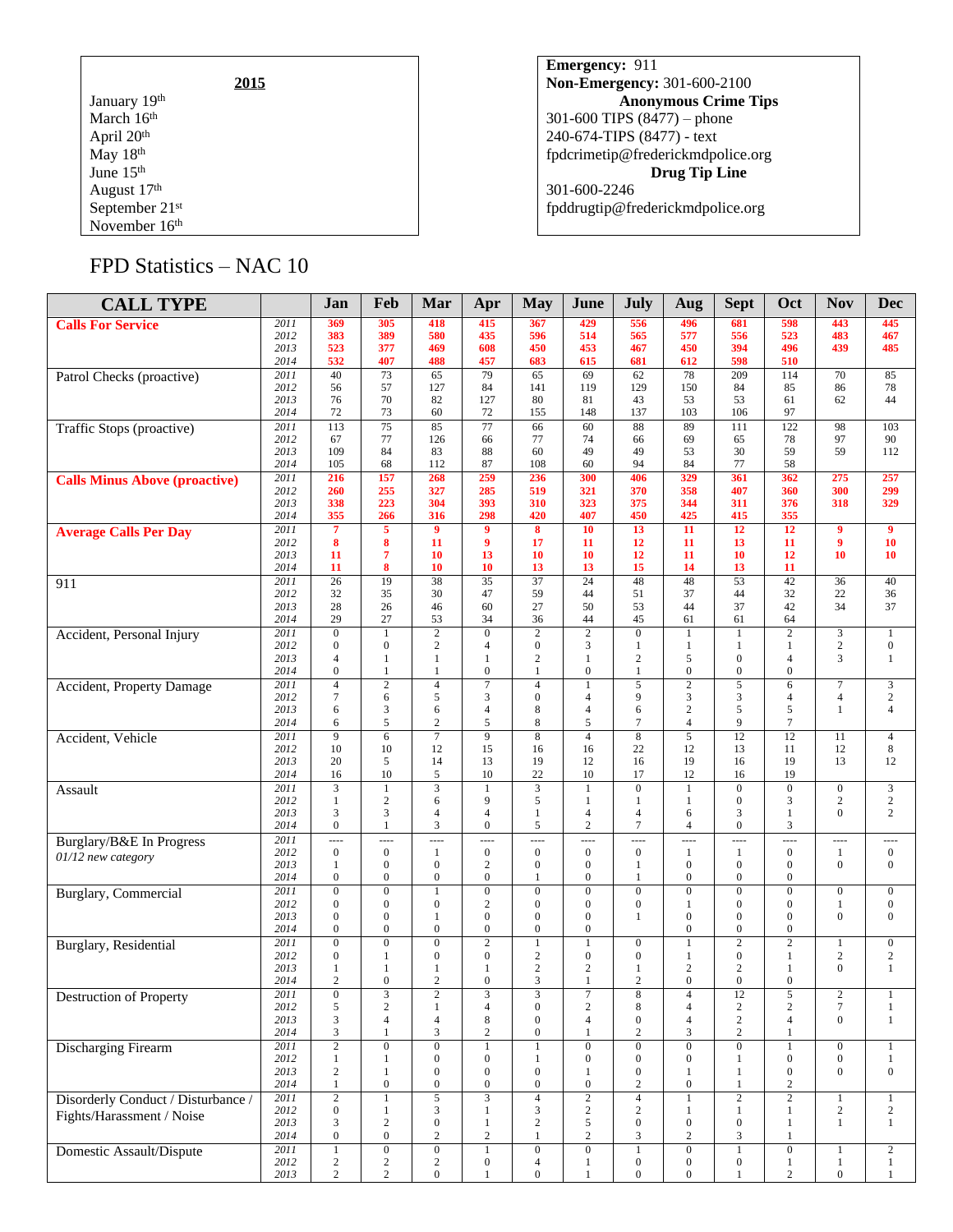|                                       | 2014 | $\sqrt{2}$       | $\mathbf{0}$     | $\boldsymbol{0}$ | 1                | $\mathbf{0}$     | $\boldsymbol{2}$ | $\sqrt{2}$       | 3                | $\mathbf{1}$     | 5                       |                  |                  |
|---------------------------------------|------|------------------|------------------|------------------|------------------|------------------|------------------|------------------|------------------|------------------|-------------------------|------------------|------------------|
| Drug Complaint                        | 2011 | $\boldsymbol{0}$ | $\mathbf{1}$     | $\mathbf{1}$     | $\boldsymbol{0}$ | $\boldsymbol{0}$ | $\mathbf{1}$     | 1                | $\mathbf{0}$     | $\mathbf{1}$     |                         | $\mathbf{0}$     | $\mathfrak{Z}$   |
|                                       | 2012 | $\boldsymbol{0}$ | $\mathbf{1}$     | $\overline{2}$   | 1                | $\mathbf{2}$     | $\boldsymbol{0}$ | $\mathbf{0}$     | $\mathbf{0}$     | $\mathbf{2}$     | $\boldsymbol{0}$        | $\boldsymbol{0}$ | $\mathbf{1}$     |
|                                       | 2013 | $\mathbf{0}$     | 1                | $\mathbf{0}$     | $\mathbf{2}$     | $\boldsymbol{0}$ | 1                | $\mathbf{0}$     | $\mathbf{0}$     | 1                | $\overline{c}$          | $\mathbf{0}$     | $\boldsymbol{0}$ |
|                                       | 2014 | $\boldsymbol{0}$ | $\mathbf{1}$     | $\mathbf{0}$     | $\boldsymbol{0}$ | $\mathfrak{2}$   | $\mathbf{1}$     | 1                | $\mathbf{1}$     | $\boldsymbol{0}$ |                         |                  |                  |
| Graffiti                              | 2011 | $\boldsymbol{0}$ | $\boldsymbol{0}$ | $\mathbf{0}$     | $\boldsymbol{0}$ | $\boldsymbol{0}$ | $\mathbf{1}$     | $\mathbf{0}$     | $\mathbf{0}$     | $\overline{c}$   | $\boldsymbol{0}$        | $\mathbf{0}$     | $\mathbf{0}$     |
|                                       | 2012 | $\boldsymbol{0}$ | $\mathbf{0}$     | $\mathbf{0}$     | $\boldsymbol{0}$ | $\mathbf{1}$     | $\overline{c}$   | $\mathbf{0}$     | $\mathbf{1}$     | $\boldsymbol{0}$ | 1                       | $\mathbf{0}$     | $\boldsymbol{0}$ |
|                                       | 2013 | $\overline{4}$   | $\boldsymbol{0}$ | 1                | $\boldsymbol{0}$ | $\boldsymbol{0}$ | $\boldsymbol{0}$ | $\mathbf{0}$     | $\boldsymbol{0}$ | 1                | $\mathbf{0}$            | $\boldsymbol{0}$ | $\boldsymbol{0}$ |
|                                       | 2014 | $\boldsymbol{0}$ | $\boldsymbol{0}$ | $\boldsymbol{0}$ | $\boldsymbol{0}$ | $\boldsymbol{0}$ | $\sqrt{2}$       | 2                | $\mathbf{1}$     | $\boldsymbol{0}$ | $\boldsymbol{0}$        |                  |                  |
| Hit and Run, Property Damage          | 2011 | $\mathbf{1}$     | $\mathbf{1}$     | $\overline{2}$   | 1                | $\overline{2}$   | $\overline{5}$   | 3                | $\overline{c}$   | $\overline{2}$   | 9                       | $\mathbf{0}$     | $\mathbf{1}$     |
|                                       | 2012 | $\overline{c}$   | 3                | $\sqrt{2}$       | 3                | 3                | $\sqrt{2}$       | 6                | $\sqrt{5}$       | 3                | 3                       | $\boldsymbol{0}$ | $\boldsymbol{0}$ |
|                                       | 2013 | 6                | $\boldsymbol{0}$ | 3                | $\overline{4}$   | 5                | $\overline{4}$   | 2                | $\overline{4}$   | $\mathbf{1}$     | 3                       | 3                | $\overline{4}$   |
|                                       | 2014 | $\overline{4}$   | 3                | $\mathbf{1}$     | $\mathbf{2}$     | $\overline{4}$   | $\mathbf{1}$     | $\mathbf{0}$     | 5                | $\overline{c}$   | 5                       |                  |                  |
| Juvenile Complaints                   | 2011 | 6                | $\sqrt{2}$       | $\mathbf{1}$     | 6                | 3                | 9                | 15               | 10               | 12               | 5                       | $\mathbf{1}$     | $\mathfrak{Z}$   |
|                                       | 2012 | 3                | 5                | $\overline{7}$   | 9                | 8                | 10               | 8                | 10               | 11               | $\tau$                  | $\overline{4}$   | $\boldsymbol{7}$ |
|                                       | 2013 | 8                | 3                | 5                | 4                | $\overline{4}$   | 3                | 3                | 6                | 12               | $\overline{4}$          | 3                | $\boldsymbol{0}$ |
|                                       | 2014 | $\overline{c}$   | 3                | $\overline{4}$   | 5                | 3                | 5                | 6                | $\overline{4}$   | 6                | 3                       |                  |                  |
| Misc. Calls (funeral escorts, etc.)   | 2011 | 31               | $\overline{31}$  | $\overline{45}$  | $\overline{37}$  | $\overline{33}$  | $\overline{36}$  | 71               | 40               | 42               | 49                      | 44               | 34               |
|                                       | 2012 | 29               | 20               | 20               | 29               | 43               | 39               | 58               | 38               | 41               | 36                      | 26               | 26               |
|                                       | 2013 | 28               | 24               | 31               | 33               | 50               | 39               | 42               | 44               | 34               | 45                      | 39               | 25               |
|                                       | 2014 | 45               | 29               | 35               | 35               | 46               | 34               | 48               | 40               | 44               | 29                      |                  |                  |
| <b>Parking Complaint</b>              | 2011 | $\overline{0}$   | $\mathbf{0}$     | $\mathbf{1}$     | $\mathbf{0}$     | $\overline{0}$   | $\mathbf{1}$     | $\overline{4}$   | $\overline{7}$   | $\overline{1}$   | $\mathbf{1}$            | $\overline{2}$   | $\mathbf{0}$     |
|                                       | 2012 | $\boldsymbol{0}$ | $\mathbf{0}$     | 1                | $\boldsymbol{0}$ | $\boldsymbol{0}$ | $\boldsymbol{0}$ | 2                | 1                | 1                | $\overline{\mathbf{c}}$ | $\boldsymbol{0}$ | $\mathbf{1}$     |
|                                       | 2013 | $\boldsymbol{0}$ | 1                | $\mathbf{0}$     | $\boldsymbol{0}$ | $\boldsymbol{0}$ | $\mathbf{1}$     | $\mathbf{0}$     | $\mathbf{1}$     | $\boldsymbol{0}$ | $\mathbf{1}$            | $\boldsymbol{0}$ | $\boldsymbol{0}$ |
|                                       | 2014 | $\boldsymbol{0}$ | $\boldsymbol{0}$ | $\mathbf{0}$     | 1                | 1                | $\sqrt{2}$       | $\mathbf{0}$     | 1                | $\boldsymbol{0}$ | $\boldsymbol{0}$        |                  |                  |
| Prostitution                          | 2011 | $\mathbf{0}$     | $\boldsymbol{0}$ | $\overline{0}$   | $\boldsymbol{0}$ | $\boldsymbol{0}$ | $\overline{0}$   | $\mathbf{0}$     | $\mathbf{0}$     | $\overline{0}$   | $\overline{0}$          | $\mathbf{0}$     | $\mathbf{0}$     |
|                                       | 2012 | $\boldsymbol{0}$ | 1                | $\boldsymbol{0}$ | $\boldsymbol{0}$ | $\boldsymbol{0}$ | $\boldsymbol{0}$ | $\mathbf{0}$     | $\mathbf{0}$     | $\boldsymbol{0}$ | $\boldsymbol{0}$        | $\mathbf{0}$     | $\mathbf{0}$     |
|                                       | 2013 | $\boldsymbol{0}$ | $\mathbf{0}$     | $\mathbf{0}$     | 1                | $\mathbf{0}$     | $\boldsymbol{0}$ | $\mathbf{0}$     | $\mathbf{0}$     | $\mathbf{0}$     | $\mathbf{0}$            | $\mathbf{0}$     | $\boldsymbol{0}$ |
|                                       | 2014 | 3                | $\boldsymbol{0}$ | $\boldsymbol{0}$ | $\boldsymbol{0}$ | $\boldsymbol{0}$ | $\boldsymbol{0}$ | $\mathbf{0}$     | $\boldsymbol{0}$ | $\mathbf{0}$     | $\mathbf{0}$            |                  |                  |
| Robbery, Armed                        | 2011 | $\overline{0}$   | $\overline{0}$   | $\overline{0}$   | $\boldsymbol{0}$ | $\boldsymbol{0}$ | $\overline{0}$   | $\overline{0}$   | $\overline{0}$   | $\overline{0}$   | $\boldsymbol{0}$        | $\mathbf{0}$     | $\mathbf{0}$     |
|                                       | 2012 | $\boldsymbol{0}$ | $\mathbf{0}$     | 1                | $\boldsymbol{0}$ | $\boldsymbol{0}$ | $\mathbf{1}$     | $\mathbf{0}$     | $\mathbf{1}$     | $\boldsymbol{0}$ | $\boldsymbol{0}$        | $\mathbf{0}$     | $\mathbf{0}$     |
|                                       | 2013 | $\boldsymbol{0}$ | $\boldsymbol{0}$ | $\mathbf{0}$     | $\boldsymbol{0}$ | $\boldsymbol{0}$ | $\boldsymbol{0}$ | $\mathbf{0}$     | $\mathbf{0}$     | $\boldsymbol{0}$ | $\overline{0}$          | $\mathbf{0}$     | $\boldsymbol{0}$ |
|                                       | 2014 | $\boldsymbol{0}$ | $\boldsymbol{0}$ | $\boldsymbol{0}$ | $\boldsymbol{0}$ | $\boldsymbol{0}$ | $\boldsymbol{0}$ | $\mathbf{0}$     | $\mathbf{0}$     | $\boldsymbol{0}$ | $\boldsymbol{0}$        |                  |                  |
| Robbery, In Progress                  | 2011 | $\boldsymbol{0}$ | $\boldsymbol{0}$ | $\mathbf{0}$     | $\boldsymbol{0}$ | $\boldsymbol{0}$ | $\boldsymbol{0}$ | $\mathbf{0}$     | $\mathbf{0}$     | $\boldsymbol{0}$ | $\boldsymbol{0}$        | $\mathbf{0}$     | $\mathbf{0}$     |
|                                       | 2012 | 3                | $\mathbf{1}$     | $\mathbf{0}$     | $\boldsymbol{0}$ | $\mathbf{0}$     | $\mathbf{0}$     | $\mathbf{0}$     | $\mathbf{0}$     | $\boldsymbol{0}$ | $\overline{0}$          | $\boldsymbol{0}$ | $\boldsymbol{0}$ |
|                                       | 2013 | $\boldsymbol{0}$ | $\boldsymbol{0}$ | $\mathbf{0}$     | $\boldsymbol{0}$ | $\boldsymbol{0}$ | $\boldsymbol{0}$ | $\mathbf{0}$     | $\mathbf{0}$     | $\boldsymbol{0}$ | $\mathbf{0}$            | $\mathbf{0}$     | $\boldsymbol{0}$ |
|                                       | 2014 | $\boldsymbol{0}$ | $\mathbf{0}$     | $\mathbf{0}$     | $\boldsymbol{0}$ | $\boldsymbol{0}$ | $\boldsymbol{0}$ | $\mathbf{0}$     | $\mathbf{1}$     | $\mathbf{0}$     | $\mathbf{0}$            |                  |                  |
| Robbery, Occurred Earlier             | 2011 | $\boldsymbol{0}$ | $\overline{0}$   | $\mathbf{0}$     | $\boldsymbol{0}$ | $\boldsymbol{0}$ | $\boldsymbol{0}$ | $\overline{0}$   | $\mathbf{0}$     | $\mathbf{0}$     | $\boldsymbol{0}$        | $\mathbf{0}$     | $\mathbf{0}$     |
|                                       | 2012 | $\boldsymbol{0}$ | $\mathbf{0}$     | $\boldsymbol{0}$ | $\boldsymbol{0}$ | $\mathbf{0}$     | $\boldsymbol{0}$ | $\mathbf{0}$     | $\mathbf{0}$     | $\boldsymbol{0}$ | $\boldsymbol{0}$        | $\mathbf{0}$     | $\boldsymbol{0}$ |
|                                       | 2013 | $\boldsymbol{0}$ | $\boldsymbol{0}$ | $\boldsymbol{0}$ | $\boldsymbol{0}$ | $\boldsymbol{0}$ | $\boldsymbol{0}$ | $\mathbf{0}$     | $\mathbf{0}$     | $\boldsymbol{0}$ | $\boldsymbol{0}$        | $\mathbf{0}$     | $\mathbf{1}$     |
|                                       | 2014 | $\boldsymbol{0}$ | $\mathbf{0}$     | $\mathbf{0}$     | $\overline{0}$   | $\boldsymbol{0}$ | $\mathbf{1}$     | 1                | $\mathbf{0}$     | $\mathbf{0}$     | $\mathbf{0}$            |                  |                  |
| Robbery, Strong Arm                   | 2011 | $\mathbf{1}$     | $\boldsymbol{0}$ | $\mathbf{0}$     | $\boldsymbol{0}$ | $\boldsymbol{0}$ | $\boldsymbol{0}$ | $\overline{0}$   | $\mathbf{0}$     | $\boldsymbol{0}$ | $\boldsymbol{0}$        | $\mathbf{0}$     | $\mathbf{0}$     |
|                                       | 2012 | $\mathbf{0}$     | $\mathbf{0}$     | $\mathbf{0}$     | $\boldsymbol{0}$ | $\boldsymbol{0}$ | $\boldsymbol{0}$ | $\mathbf{0}$     | $\mathbf{0}$     | $\boldsymbol{0}$ | $\mathbf{0}$            | $\mathbf{0}$     | $\boldsymbol{0}$ |
|                                       | 2013 | $\boldsymbol{0}$ | $\boldsymbol{0}$ | $\boldsymbol{0}$ | $\boldsymbol{0}$ | $\boldsymbol{0}$ | $\boldsymbol{0}$ | $\mathbf{0}$     | $\mathbf{0}$     | $\boldsymbol{0}$ | $\mathbf{0}$            | $\mathbf{0}$     | $\mathbf{0}$     |
|                                       | 2014 | $\boldsymbol{0}$ | $\mathbf{0}$     | $\mathbf{0}$     | $\boldsymbol{0}$ | $\boldsymbol{0}$ | $\boldsymbol{0}$ | $\mathbf{0}$     | $\mathbf{0}$     | $\overline{0}$   | $\boldsymbol{0}$        |                  |                  |
| Sex Offense / Rape                    | 2011 | $\boldsymbol{0}$ | $\boldsymbol{0}$ |                  | $\boldsymbol{0}$ | $\boldsymbol{0}$ | $\overline{0}$   | $\mathbf{0}$     | $\overline{0}$   | $\boldsymbol{0}$ |                         | $\boldsymbol{0}$ | $\boldsymbol{0}$ |
|                                       | 2012 | $\mathbf{0}$     | $\mathbf{0}$     | $\mathbf{0}$     | 1                | $\boldsymbol{0}$ | $\mathbf{0}$     | $\mathbf{0}$     | $\overline{0}$   | $\boldsymbol{0}$ | $\mathbf{0}$            | $\mathbf{0}$     | $\boldsymbol{0}$ |
|                                       | 2013 | $\mathbf{1}$     | $\mathbf{0}$     | $\mathbf{1}$     | $\boldsymbol{0}$ | $\boldsymbol{0}$ | $\mathbf{1}$     | $\mathbf{0}$     | $\overline{0}$   | $\mathbf{1}$     | $\mathbf{0}$            | $\mathbf{0}$     | $\mathbf{2}$     |
|                                       | 2014 | $\boldsymbol{0}$ | 1                | 1                | $\boldsymbol{0}$ | $\boldsymbol{0}$ | 1                | $\mathbf{0}$     | $\mathbf{0}$     | $\mathbf{2}$     |                         |                  |                  |
| Shooting                              | 2011 | $\boldsymbol{0}$ | $\boldsymbol{0}$ | $\mathbf{0}$     | $\boldsymbol{0}$ | $\boldsymbol{0}$ | $\boldsymbol{0}$ | $\overline{0}$   | $\mathbf{1}$     | $\boldsymbol{0}$ | $\boldsymbol{0}$        | $\boldsymbol{0}$ | $\boldsymbol{0}$ |
|                                       | 2012 | $\boldsymbol{0}$ | $\boldsymbol{0}$ | $\boldsymbol{0}$ | $\boldsymbol{0}$ | $\boldsymbol{0}$ | $\boldsymbol{0}$ | $\mathbf{0}$     | $\boldsymbol{0}$ | $\boldsymbol{0}$ | $\boldsymbol{0}$        | $\boldsymbol{0}$ | $\boldsymbol{0}$ |
|                                       | 2013 | $\boldsymbol{0}$ | $\mathbf{0}$     | $\boldsymbol{0}$ | $\boldsymbol{0}$ | $\boldsymbol{0}$ | $\boldsymbol{0}$ | $\mathbf{0}$     | $\mathbf{0}$     | $\boldsymbol{0}$ | $\mathbf{0}$            | $\mathbf{0}$     | $\mathbf{1}$     |
|                                       | 2014 | $\boldsymbol{0}$ | $\boldsymbol{0}$ | $\mathbf{0}$     | $\boldsymbol{0}$ | $\boldsymbol{0}$ | $\boldsymbol{0}$ | $\boldsymbol{0}$ | $\boldsymbol{0}$ | $\boldsymbol{0}$ | $\boldsymbol{0}$        |                  |                  |
| $\overline{\text{Stabbing}}$          | 2011 | $\boldsymbol{0}$ | $\overline{0}$   | $\overline{0}$   | $\mathbf{0}$     | $\mathbf{0}$     | $\overline{0}$   | $\mathbf{0}$     | $\mathbf{0}$     | $\overline{0}$   | $\overline{0}$          | $\mathbf{0}$     | $\mathbf{0}$     |
|                                       | 2012 | $\boldsymbol{0}$ | $\boldsymbol{0}$ | $\boldsymbol{0}$ | $\boldsymbol{0}$ | $\boldsymbol{0}$ | $\boldsymbol{0}$ | $\mathbf{0}$     | $\mathbf{1}$     | $\mathbf{1}$     | $\boldsymbol{0}$        | $\boldsymbol{0}$ | $\boldsymbol{0}$ |
|                                       | 2013 | $\boldsymbol{0}$ | $\boldsymbol{0}$ | $\boldsymbol{0}$ | $\boldsymbol{0}$ | $\boldsymbol{0}$ | $\boldsymbol{0}$ | $\mathbf{0}$     | $\mathbf{0}$     | $\boldsymbol{0}$ | $\boldsymbol{0}$        | $\mathbf{0}$     | $\mathbf{1}$     |
|                                       | 2014 | $\boldsymbol{0}$ | $\boldsymbol{0}$ | $\mathbf{0}$     | $\boldsymbol{0}$ | $\boldsymbol{0}$ | 1                | $\boldsymbol{0}$ | $\mathbf{0}$     | $\boldsymbol{0}$ | $\boldsymbol{0}$        |                  |                  |
| Suspicious Activity/                  | 2011 | $\overline{27}$  | 15               | $\overline{26}$  | 49               | $\overline{25}$  | 46               | 47               | $\overline{50}$  | 55               | 64                      | 39               | 48               |
| Person/Situation/Vehicle              | 2012 | 34               | 34               | 39               | 32               | 46               | 49               | 36               | 40               | 43               | 44                      | 43               | 50               |
|                                       | 2013 | 59               | 29               | 33               | 48               | 38               | 40               | 40               | 41               | 36               | 37                      | 35               | 46               |
|                                       | 2014 | 34               | 31               | 33               | 40               | 49               | 43               | 46               | 45               | 32               | 22                      |                  |                  |
| Tampering with vehicle                | 2011 | $\boldsymbol{0}$ | $\overline{0}$   | $\mathbf{1}$     | $\overline{0}$   | $\overline{0}$   | $\mathbf{1}$     | $\mathbf{0}$     | $\overline{0}$   | $\mathbf{1}$     | 1                       | $\mathbf{1}$     | $\boldsymbol{0}$ |
|                                       | 2012 | $\boldsymbol{0}$ | $\boldsymbol{0}$ | $\boldsymbol{0}$ | $\boldsymbol{0}$ | $\boldsymbol{0}$ | $\mathbf{1}$     | 1                | $\mathbf{0}$     | $\mathbf{1}$     | 1                       | $\mathbf{2}$     | $\boldsymbol{0}$ |
|                                       | 2013 | 3                | $\boldsymbol{0}$ | $\mathbf{0}$     | $\boldsymbol{0}$ | $\mathbf{1}$     | $\mathbf{1}$     | 1                | $\mathbf{0}$     | $\boldsymbol{0}$ | $\overline{4}$          | $\mathbf{0}$     | $\boldsymbol{0}$ |
|                                       | 2014 | $\mathbf{1}$     | $\boldsymbol{0}$ | $\mathbf{0}$     | 1                | $\boldsymbol{0}$ | $\mathbf{1}$     | 1                | $\mathbf{0}$     | $\boldsymbol{0}$ | $\boldsymbol{0}$        |                  |                  |
| Theft (stolen, shoplifting $-$ except | 2011 | 3                | 3                | $\overline{8}$   | $\boldsymbol{7}$ | $\overline{5}$   | $\overline{15}$  | 10               | 11               | 6                | 6                       | 12               | $\tau$           |
| vehicle                               | 2012 | $\,$ 8 $\,$      | 3                | 5                | 3                | 5                | $\boldsymbol{7}$ | 16               | 5                | 9                | 10                      | 20               | $\,8\,$          |
|                                       | 2013 | 3                | 9                | $\tau$           | 18               | $\mathbf{1}$     | $\overline{4}$   | 10               | 11               | 6                | 7                       | 6                | $\tau$           |
|                                       | 2014 | 5                | 3                | $\overline{4}$   | 9                | 8                | 12               | 13               | 14               | 5                | 8                       |                  |                  |
| Vehicle Theft                         | 2011 | $\boldsymbol{0}$ | $\boldsymbol{0}$ | $\mathbf{1}$     | 1                | $\boldsymbol{0}$ | $\,1$            | $\mathbf{0}$     | $\mathbf{1}$     | $\mathbf{1}$     | $\boldsymbol{0}$        | $\boldsymbol{0}$ | $\boldsymbol{0}$ |
|                                       | 2012 | $\boldsymbol{0}$ | $\boldsymbol{0}$ | $\mathbf{0}$     | 1                | $\sqrt{2}$       | $\boldsymbol{0}$ | $\mathbf{0}$     | 2                | $\boldsymbol{0}$ | 1                       | $\boldsymbol{0}$ | $\boldsymbol{0}$ |
|                                       | 2013 | $\boldsymbol{0}$ | $\mathbf{1}$     | $\boldsymbol{0}$ | 1                | $\boldsymbol{0}$ | $\boldsymbol{0}$ | 1                | $\mathbf{0}$     | 1                | $\boldsymbol{0}$        | $\mathbf{0}$     | $\mathbf{0}$     |
|                                       | 2014 | $\boldsymbol{0}$ | $\overline{0}$   | $\mathbf{0}$     | $\boldsymbol{0}$ | $\boldsymbol{0}$ | $\mathbf{1}$     | 1                | $\mathbf{0}$     | $\boldsymbol{0}$ | $\boldsymbol{0}$        |                  |                  |
| Weapon Complaint/Violation            | 2011 | $\boldsymbol{0}$ | $\overline{0}$   | $\mathbf{1}$     | $\boldsymbol{0}$ | $\overline{0}$   | $\overline{0}$   | $\mathbf{0}$     | $\overline{0}$   | $\overline{0}$   | $\boldsymbol{0}$        | $\boldsymbol{0}$ | $\boldsymbol{0}$ |
|                                       | 2012 | $\mathbf{1}$     | $\boldsymbol{0}$ | $\boldsymbol{0}$ | $\boldsymbol{0}$ | $\boldsymbol{0}$ | $\boldsymbol{0}$ | 1                | $\mathbf{0}$     | $\boldsymbol{0}$ | 1                       | $\boldsymbol{0}$ | $\sqrt{2}$       |
|                                       | 2013 | $\boldsymbol{0}$ | $\boldsymbol{0}$ | $\mathbf{1}$     | $\overline{c}$   | $\boldsymbol{0}$ | $\mathbf{1}$     | $\boldsymbol{0}$ | $\boldsymbol{0}$ | $\boldsymbol{0}$ | $\boldsymbol{0}$        | $\mathbf{1}$     | $\boldsymbol{0}$ |
|                                       | 2014 | $\overline{0}$   | $\boldsymbol{0}$ | $\mathbf{0}$     | 1                | $\boldsymbol{0}$ | $\boldsymbol{0}$ | $\mathbf{0}$     | $\mathbf{0}$     | 1                | $\overline{0}$          |                  |                  |
|                                       |      |                  |                  |                  |                  |                  |                  |                  |                  |                  |                         |                  |                  |
| <b>ARRESTS</b>                        |      | Jan              | Feb              | Mar              | Apr              | <b>May</b>       | June             | July             | Aug              | <b>Sept</b>      | Oct                     | <b>Nov</b>       | <b>Dec</b>       |
| Accident, PD/PI                       | 2011 | $\overline{0}$   | $\overline{0}$   | $\mathbf{1}$     | $\mathbf{1}$     | $\boldsymbol{0}$ | $\boldsymbol{0}$ | $\boldsymbol{0}$ | $\boldsymbol{0}$ | $\boldsymbol{0}$ | 1                       | $\mathbf{1}$     | $\overline{0}$   |
|                                       | 2012 | 1                | $\boldsymbol{0}$ | $\boldsymbol{0}$ | $\mathbf{1}$     | $\boldsymbol{0}$ | $\mathbf{1}$     | 0                | $\boldsymbol{0}$ | $\boldsymbol{0}$ | $\boldsymbol{0}$        | $\boldsymbol{0}$ | $\boldsymbol{0}$ |
|                                       |      |                  |                  |                  |                  |                  |                  |                  |                  |                  |                         |                  |                  |

 

Assault

 $\boldsymbol{0}$   $\boldsymbol{0}$   $\boldsymbol{0}$ 

 $\boldsymbol{0}$   $\ddot{0}$   $\boldsymbol{0}$ 

  $\boldsymbol{0}$   $\boldsymbol{0}$ 

 $\boldsymbol{0}$   $\tilde{1}$   $\boldsymbol{0}$ 

 $\boldsymbol{0}$   $\boldsymbol{0}$   $\boldsymbol{0}$ 

 $\boldsymbol{0}$   $\boldsymbol{0}$   $\boldsymbol{0}$   $\boldsymbol{0}$   $\boldsymbol{0}$ 

 $\boldsymbol{0}$   $\boldsymbol{0}$   $\boldsymbol{0}$ 

 $\boldsymbol{0}$   $\boldsymbol{0}$   $\boldsymbol{0}$ 

 $\boldsymbol{0}$   $\boldsymbol{0}$   $\boldsymbol{0}$   $\boldsymbol{0}$